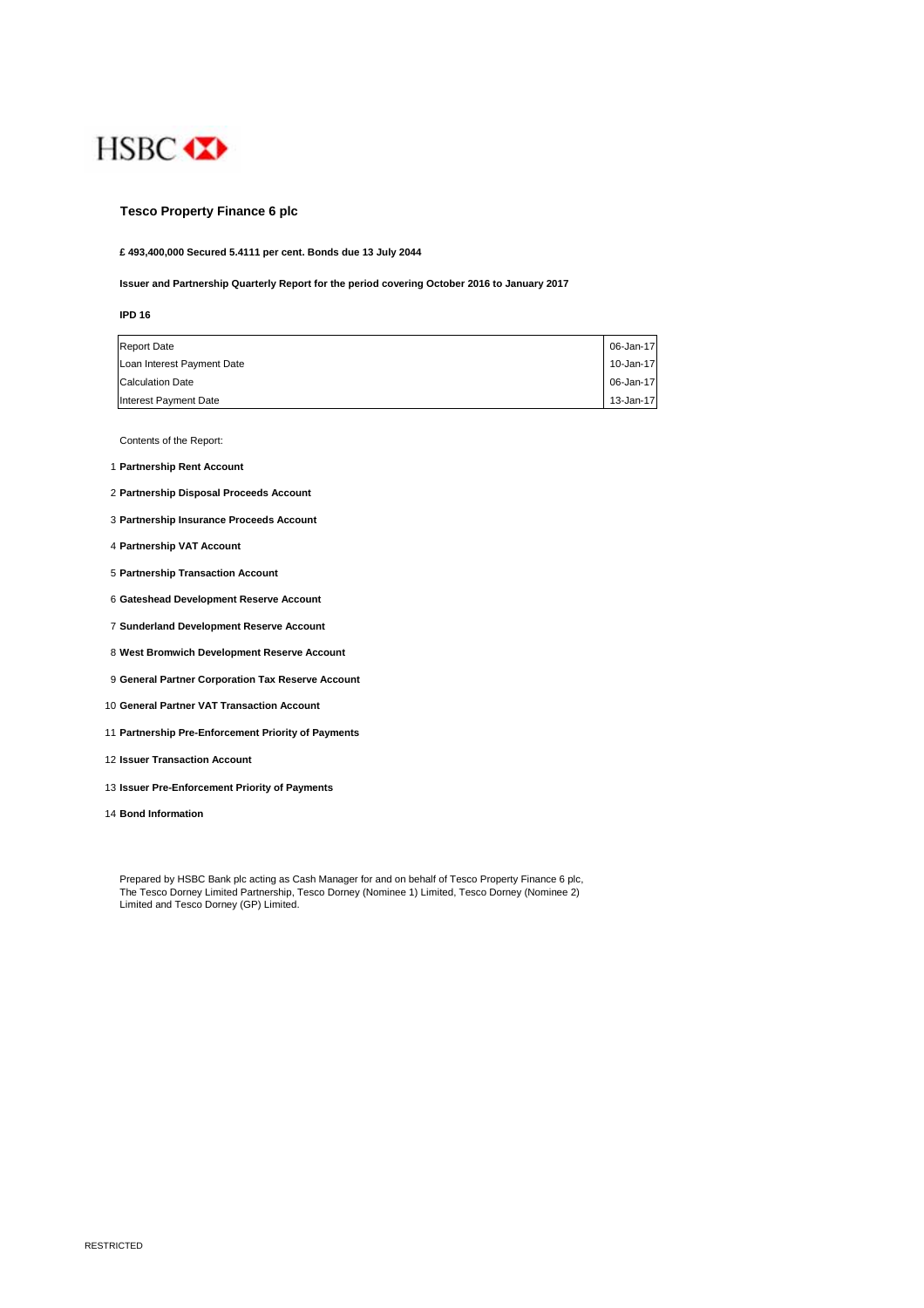## **1. Partnership Rent Account**

|             | Opening Balance                    | 9,173.72 Cr         |
|-------------|------------------------------------|---------------------|
| <b>DATE</b> | <b>ENTRY DETAILS</b>               | AMOUNT (£)<br>Cr/Dr |
|             |                                    |                     |
| 22-Dec-16   | Tesco Rent                         | 5,410,853.83 Cr     |
| 23-Dec-16   | Tesco Rent                         | 1,311,677.62 Cr     |
| 10-Jan-17   | To Partnership Transaction Account | 6,722,531.45 Dr     |
|             |                                    |                     |

#### **2.Partnership Disposal Proceeds A**

#### **3.Partnership Insurance Proceeds Account**

# **4. Partnership VAT Account**

|             | Opening Balance                  | 1.060.204.68 Cr |       |
|-------------|----------------------------------|-----------------|-------|
| <b>DATE</b> | <b>ENTRY DETAILS</b>             | AMOUNT (£)      | Cr/Dr |
|             |                                  |                 |       |
| 31-Oct-16   | <b>HMRC</b>                      | 1,316,487.21 Dr |       |
| 31-Oct-16   | Tesco Dorney Limited Partnership | 256,282.53 Cr   |       |
| 22-Dec-16   | Tesco                            | 969,793.01 Cr   |       |
| 23-Dec-16   | Tesco                            | 262,335.52 Cr   |       |
|             |                                  |                 |       |
|             | <b>Closing Balance</b>           | 1.232.128.53 Cr |       |

# **5. Partnership Transaction Account**

|               | Opening Balance                      | 499.999.98 Cr       |
|---------------|--------------------------------------|---------------------|
| <b>DATE</b>   | <b>ENTRY DETAILS</b>                 | AMOUNT (£)<br>Cr/Dr |
| 31-Oct-16     | Tesco Dorney Limited Partnership VAT | 256,282.53 Dr       |
| 04-Nov-16     | <b>HMRC Shipley</b>                  | 40.321.00 Dr        |
| 10-Jan-17     | <b>Transfer from Rent</b>            | 6,722,531.45 Cr     |
| 10-Jan-17     | <b>Trustee Fee</b>                   | 1.500.00 Dr         |
| 10-Jan-17     | Ongoing Fee                          | 47,331.14 Dr        |
| 10-Jan-17     | Expenses                             | 10.961.50 Dr        |
| 10-Jan-17     | Partnership Swap payment             | 1,162,850.55 Cr     |
| $10 - Jan-17$ | Partnership Debt                     | 7.647.991.22 Dr     |
|               | <b>Closing Balance</b>               | 380.994.59 Cr       |

# **Expense Reserve Ledger - Max GBP 500,000.00**

|             |                         | 0.00                           |       |
|-------------|-------------------------|--------------------------------|-------|
| <b>DATE</b> | <b>ENTRY DETAILS</b>    | AMOUNT (£)                     | Cr/Dr |
| 10-Jan-17   | Ledger Receipts to date | 500,000.00 Cr<br>119,005.39 Dr |       |
|             | <b>Closing Balance</b>  | 380,994.61 Cr                  |       |

## **6. Gateshead Development Reserve Account**

|             | Opening Balance        | 4,731,341.34 Cr     |  |
|-------------|------------------------|---------------------|--|
| <b>DATE</b> | <b>ENTRY DETAILS</b>   | AMOUNT (£)<br>Cr/Dr |  |
|             |                        |                     |  |
|             |                        |                     |  |
|             | <b>Closing Balance</b> | 4,731,341.34 Cr     |  |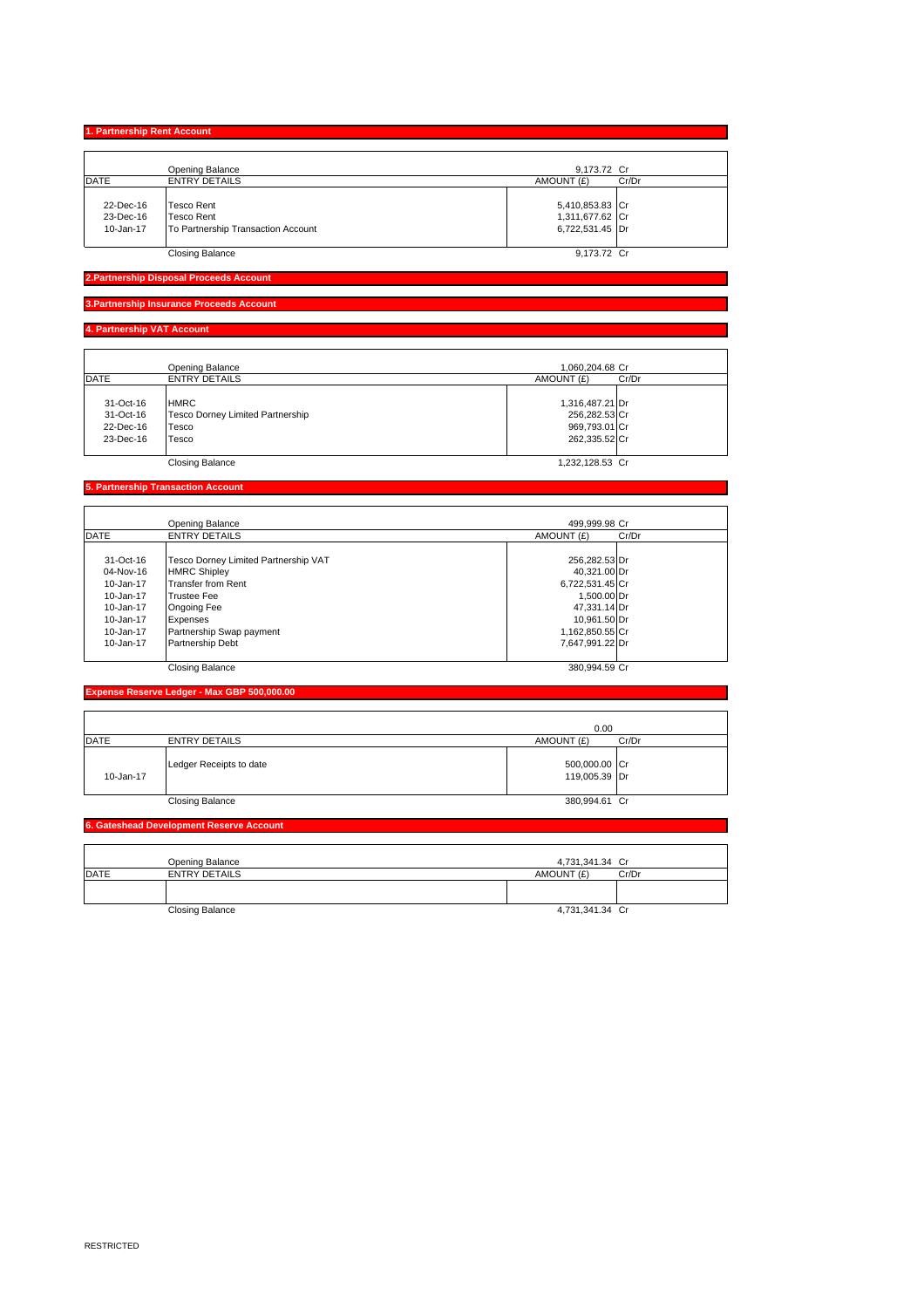|             | 7. Sunderland Development Reserve Account |               |       |
|-------------|-------------------------------------------|---------------|-------|
|             | Opening Balance                           | 597,869.59 Cr |       |
| <b>DATE</b> | <b>ENTRY DETAILS</b>                      | AMOUNT (£)    | Cr/Dr |
|             |                                           |               |       |
|             | <b>Closing Balance</b>                    | 597,869.59 Cr |       |

٦ ٦

### **8. West Bromwich Development Reserve Account**

|             | Opening Balance        | 1,506,863.43 Cr |       |
|-------------|------------------------|-----------------|-------|
| <b>DATE</b> | <b>ENTRY DETAILS</b>   | AMOUNT (£)      | Cr/Dr |
|             |                        |                 |       |
|             |                        |                 |       |
|             | <b>Closing Balance</b> | 1,506,863.43 Cr |       |

# **9. General Partner Corporation Tax Reserve Account**

## **10. General Partner Vat Transaction Account**

## **11. Partnership Pre-Enforcement Priority of Payments**

| Date      |                                                                                                                     | <b>Funds Paid Out of</b><br>account (£) | <b>Funds Received into</b><br>account (£) |
|-----------|---------------------------------------------------------------------------------------------------------------------|-----------------------------------------|-------------------------------------------|
| 10-Jan-17 |                                                                                                                     |                                         |                                           |
|           | <b>Partnership Available Funds</b>                                                                                  |                                         |                                           |
|           | a Rental Income                                                                                                     |                                         | 6,722,531.45                              |
|           | b Funds from Issuer under Partnership Swaps                                                                         |                                         | 5,650,626.00                              |
|           | c From Partnership VAT Account                                                                                      |                                         |                                           |
|           | d From Partnership Disposal Proceeds Account                                                                        |                                         |                                           |
|           | e From Partnership Insurance Proceeds Account                                                                       |                                         |                                           |
|           | f Interest received by the Partnership Accounts and Rent Account                                                    |                                         |                                           |
|           | g Eligible Investment Earnings by Partnership                                                                       |                                         |                                           |
|           | h Advance under Partnership Expenses Facility                                                                       |                                         |                                           |
|           | i Net proceeds of a CPO Disposal or a Mortgage Property                                                             |                                         |                                           |
|           | j From 3rd anniversay of Closing, funds from Subordinated Loan Reserve Ledger                                       |                                         |                                           |
|           | k Net proceeds of a disposal of a Mortgage Property                                                                 |                                         |                                           |
|           | I Any other sums standing to the credit of the Partnership Transaction Ac                                           |                                         | 119,005.39                                |
|           | Partnership Expense Reserve Ledger<br>Interest Reserve Ledger                                                       |                                         |                                           |
|           |                                                                                                                     |                                         |                                           |
|           | Partnership Pre-Enforcement Priority of Payments                                                                    |                                         |                                           |
|           | a Partnership Security Trustee Fees                                                                                 | 1,500.00                                |                                           |
|           | b Issuer Security Trustee Fee, Bond Trustee, operating expenses of the Issuer<br>(Ongoing Partnership Facility Fee) | 34,808.03                               |                                           |
|           | c Partnership Operating Expenses excluding GP UK Tax                                                                | 302,934.53                              |                                           |
|           | d Partnership Operator Fee                                                                                          | 4,630.50                                |                                           |
|           | d Property Advisor Fee (Annual 40K)                                                                                 |                                         |                                           |
|           | d Nominees Corporate Services Provider Fee                                                                          |                                         |                                           |
|           | d Nominees Holdco Corporate Services Provider Fee                                                                   |                                         |                                           |
|           | d Nominees Side Letter payments                                                                                     |                                         |                                           |
|           | d Nominees Holdco Side Letter payments                                                                              |                                         |                                           |
|           | d Account Bank Fee                                                                                                  |                                         |                                           |
|           | d Cash Manager Fee                                                                                                  |                                         |                                           |
|           | d Woolwich Cash Manager Fee                                                                                         |                                         |                                           |
|           | d Issuer Account Bank, PPA CM, CSP Fee (Ongoing Partnership Facility Fee)                                           | 11,773.11                               |                                           |
|           | d Headlease payment                                                                                                 |                                         |                                           |
|           | e Partnership Expenses Ledger payment (RPI Indexed)                                                                 |                                         |                                           |
|           | f Partnership Debt Interest                                                                                         | 6,576,654.22                            |                                           |
|           | f Partnership Swap payment                                                                                          | 4,487,775.45                            |                                           |
|           | g Partnership Debt Principal                                                                                        | 1,071,337.00                            |                                           |
|           | Issuer Partnership Swap Termination Amount (Ongoing Partnership Facility                                            |                                         |                                           |
|           | h Fee)                                                                                                              | 750.00                                  |                                           |
|           | i Property Pool Manager Fee (reserved)                                                                              |                                         |                                           |
|           | j Partnership Swap Termination Amount                                                                               |                                         |                                           |
|           | k Partnership Expenses Ledger payment<br>I Alteration Adjustment Rent                                               |                                         |                                           |
|           |                                                                                                                     |                                         |                                           |
|           | m Substitution Adjustment Rent<br>n Credited to Subordinated Loan Reserve Ledger                                    |                                         |                                           |
|           | o Payments to the Subordinated Loan Facility Provider                                                               |                                         |                                           |
|           | Partnership Distribution Account                                                                                    |                                         |                                           |
|           | <b>Totals</b>                                                                                                       | 12,492,162.84                           | 12,492,162.84                             |
|           |                                                                                                                     |                                         |                                           |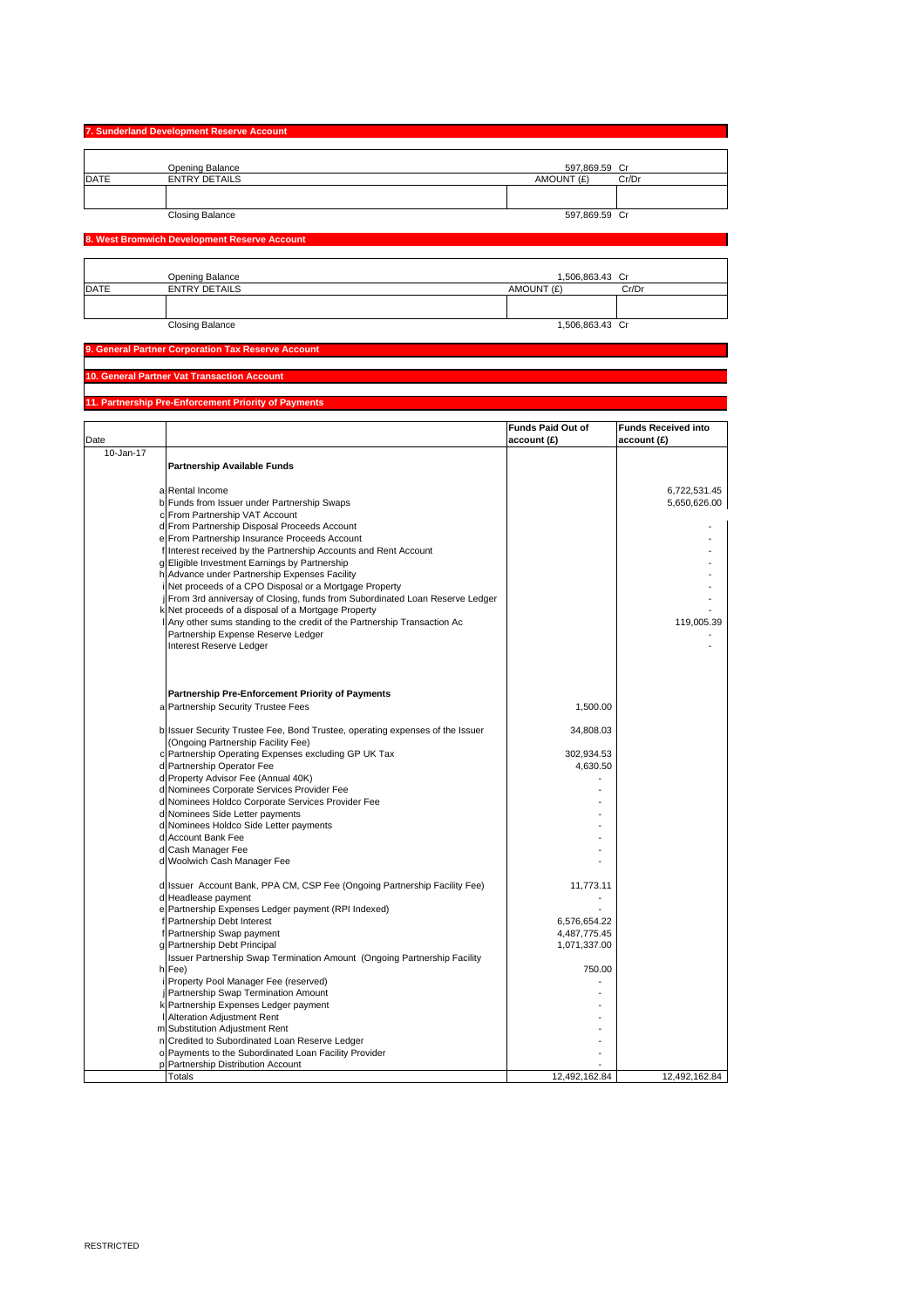**12. Issuer Transaction Account** 

|           | Opening Balance        | 24,951.38 Cr     |       |
|-----------|------------------------|------------------|-------|
| DATE      | <b>ENTRY DETAILS</b>   | AMOUNT (£)       | Cr/Dr |
|           |                        |                  |       |
| 13-Jan-17 | <b>Swaps Receipts</b>  | 10,138,401.45 Cr |       |
| 13-Jan-17 | Swap Pays              | 10,138,401.45 Dr |       |
| 13-Jan-17 | Partnership Debt       | 7,695,322.36 Cr  |       |
| 13-Jan-17 | Expenses               | 46,581.14 Dr     |       |
| 13-Jan-17 | <b>Notes</b>           | 7,647,991.22 Dr  |       |
|           |                        |                  |       |
|           | <b>Closing Balance</b> | 25,701.38        |       |

#### **13. Issuer Pre-Enforcement Priority of Payments**

| Date      |                                                        | <b>Funds Paid Out of</b><br>account (£) | <b>Funds Received into</b><br>account (£) |
|-----------|--------------------------------------------------------|-----------------------------------------|-------------------------------------------|
| 13-Jan-17 |                                                        |                                         |                                           |
|           | <b>Issuer Available Funds</b>                          |                                         |                                           |
|           | a Funds due to Issuer under Partnership Swap Agreement |                                         | 4,487,775.45                              |
|           | b Amounts due to Issuer in respect of Partnership Loan |                                         | 7,695,322.36                              |
|           | c Any amount due to Issuer under Issuer Swap Agreement |                                         | 5,650,626.00                              |
|           | d Interest Received by Issuer on Transaction Account   |                                         |                                           |
|           | e Eigible Investment Earnings                          |                                         |                                           |
|           | <b>Issuer Pre-Enforcement Priority of Payments</b>     |                                         |                                           |
|           | a Bond Trustee Fee                                     | 1.200.00                                |                                           |
|           | a Issuer Security Trustee Fee                          | 1,500.00                                |                                           |
|           | b Issuer Operating Expenses                            | 32,108.03                               |                                           |
|           | Tax                                                    |                                         |                                           |
|           | c Issuer/Issuer Holdco Corporate Services Provider Fee | 6.523.11                                |                                           |
|           | c Paying Agent Fee                                     | 500.00                                  |                                           |
|           | c Account Bank Fee                                     | 1.000.00                                |                                           |
|           | c Cash Manager Fee                                     | 3,750.00                                |                                           |
|           | d Bond Interest                                        | 6,576,654.22                            |                                           |
|           | d Bond Principal                                       | 1,071,337.00                            |                                           |
|           | d Issuer Swap Provider                                 | 4,487,775.45                            |                                           |
|           | d Partnership Swap payment                             | 5,650,626.00                            |                                           |
|           | e Issuer Profit                                        | 750.00                                  |                                           |
|           | f Swap Subordinated Amounts                            |                                         |                                           |
|           | g Issuer Partnership Swap Termination Amount           |                                         |                                           |
|           | h Issuer Transaction Account                           |                                         |                                           |
|           | Totals                                                 | 17.833.723.81                           | 17,833,723.81                             |